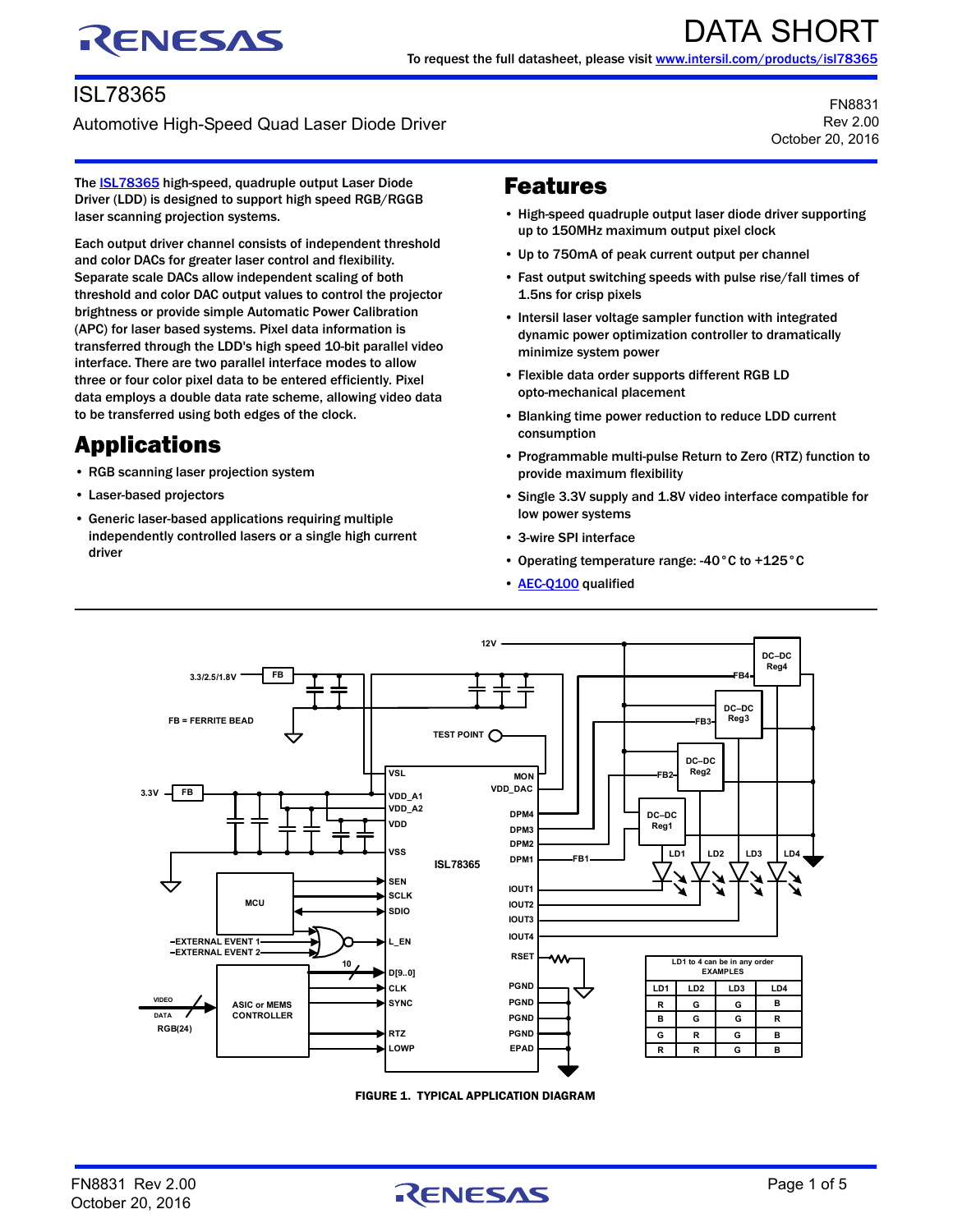#### Functional Block Diagram



FIGURE 2. FUNCTIONAL BLOCK DIAGRAM

#### Ordering Information

| <b>PART NUMBER</b><br>(Notes 1, 2, 3) | <b>PART MARKING</b>     | <b>TEMP RANGE</b><br>(°C) | <b>PACKAGE</b><br>(ROHS COMPLIANT) | PKG.<br>DWG. # |
|---------------------------------------|-------------------------|---------------------------|------------------------------------|----------------|
| <b>ISL78365ARZ</b>                    | 78365 ARZ               | $-40$ to $+125$           | 40 Ld WQFN                         | L40.6x6C       |
| ISL78365EVAL1Z                        | <b>Evaluation Board</b> |                           |                                    |                |

NOTES:

<span id="page-1-0"></span>1. Add "-T" suffix for 4k unit or "-T7A" suffix for 250 unit Tape and Reel options. Refer to [TB347](http://www.intersil.com/content/dam/Intersil/documents/tb34/tb347.pdf) for details on reel specifications.

<span id="page-1-2"></span>2. These Intersil Pb-free plastic packaged products employ special Pb-free material sets, molding compounds/die attach materials, and 100% matte tin plate plus anneal (e3 termination finish, which is RoHS compliant and compatible with both SnPb and Pb-free soldering operations). Intersil Pb-free products are MSL classified at Pb-free peak reflow temperatures that meet or exceed the Pb-free requirements of IPC/JEDEC J STD-020.

<span id="page-1-1"></span>3. For Moisture Sensitivity Level (MSL), see product information page for **ISL78365**. For more information on MSL, see techbrief [TB363.](http://www.intersil.com/content/dam/Intersil/documents/tb36/tb363.pdf)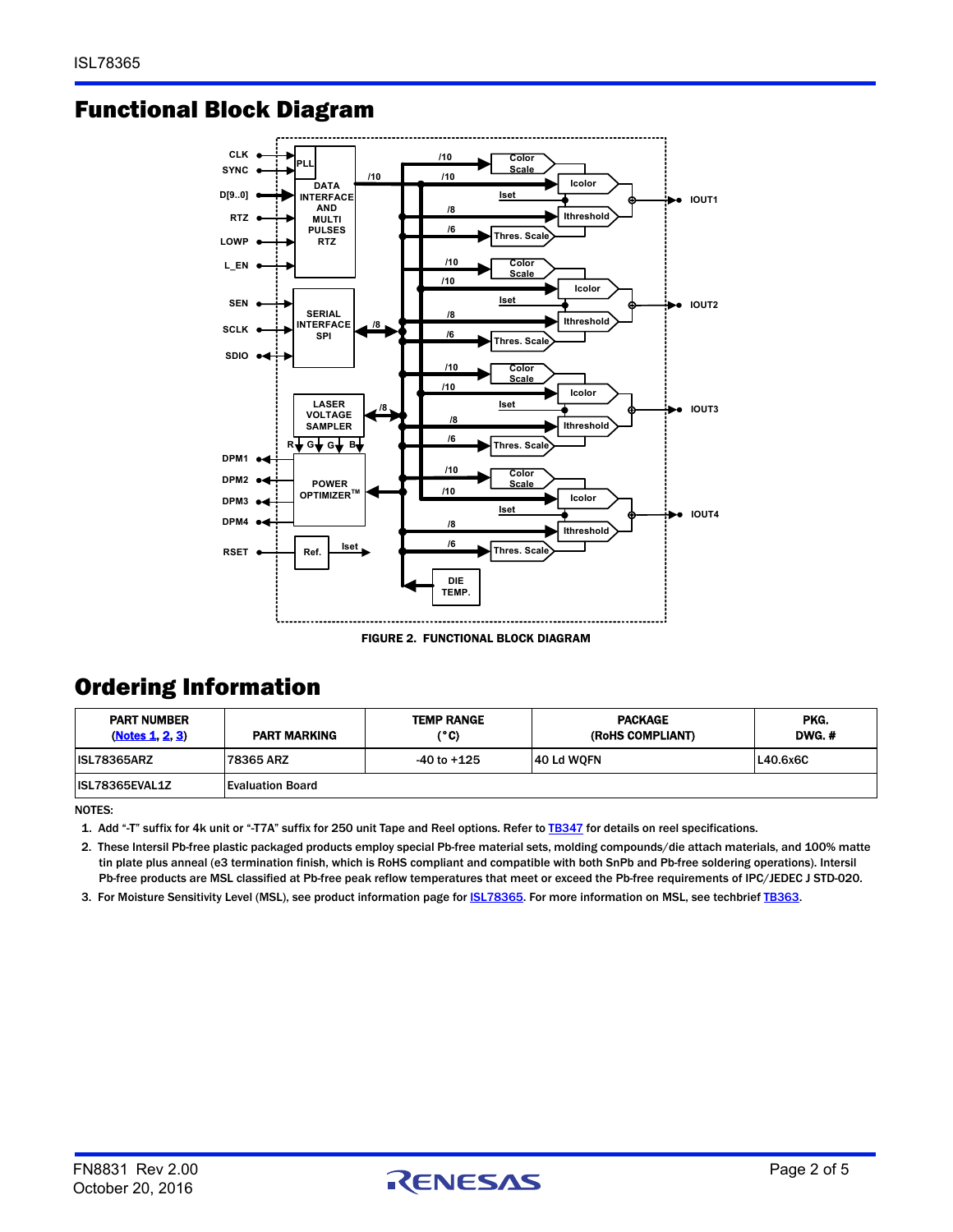#### Pin Configuration



#### Pin Descriptions

| <b>PIN</b><br><b>NAME</b> | <b>PIN</b><br><b>NUMBER</b> | I/O                     | PIN<br><b>TYPE</b> | <b>PIN DESCRIPTION</b>                                                                                                                                                                                                                                                                                                                 |
|---------------------------|-----------------------------|-------------------------|--------------------|----------------------------------------------------------------------------------------------------------------------------------------------------------------------------------------------------------------------------------------------------------------------------------------------------------------------------------------|
| D <sub>0</sub>            | 1                           | <b>Digital</b><br>Input |                    | DO to D9 form the parallel interface data bus. These 10 pins (bits) form each lour DAC's data.<br>There are two modes on latching the data into the device<br>These 10 signals can be operated at 1.8V, 2.5V, or 3.3V CMOS logic levels. The VSL pin<br>configures this setting (see VSL pin for description). By default, it is 1.8V. |
| D1                        | 2                           |                         |                    |                                                                                                                                                                                                                                                                                                                                        |
| D <sub>2</sub>            | 3                           |                         |                    |                                                                                                                                                                                                                                                                                                                                        |
| D <sub>3</sub>            | 4                           |                         |                    |                                                                                                                                                                                                                                                                                                                                        |
| D <sub>4</sub>            | 5                           |                         |                    |                                                                                                                                                                                                                                                                                                                                        |
| D <sub>5</sub>            | 6                           |                         |                    |                                                                                                                                                                                                                                                                                                                                        |
| D6                        | 7                           |                         |                    |                                                                                                                                                                                                                                                                                                                                        |
| D7                        | 8                           |                         |                    |                                                                                                                                                                                                                                                                                                                                        |
| D8                        | 9                           |                         |                    |                                                                                                                                                                                                                                                                                                                                        |
| D9                        | 10                          |                         |                    |                                                                                                                                                                                                                                                                                                                                        |
| <b>SYNC</b>               | 11                          | Input                   | <b>Digital</b>     | This pulse aligned with the CLK edge indicates the data on that edge is the final word of the<br>sequence.<br>The SYNC signal can be operated at 1.8V, 2.5V, or 3.3V CMOS logic levels. The VSL pin<br>configures this setting (see VSL pin for description). By default, it is 1.8V.                                                  |
| <b>SCLK</b>               | 13                          | Input                   | <b>Digital</b>     | The SCLK is the serial interface clock signal. It can be operated at 1.8V, 2.5V, or 3.3V CMOS<br>logic level. The VSL pin configures this setting (see VSL pin for description). By default, it is 1.8V.                                                                                                                               |
| <b>SDIO</b>               | 14                          | <b>Bi-Dir</b>           | <b>Digital</b>     | The SDIO is the serial interface data signal. It can be operated at 1.8V, 2.5V, or 3.3V CMOS logic<br>level. The VSL pin configures this setting (see VSL pin for description). By default, it is 1.8V.                                                                                                                                |
| <b>SEN</b>                | 15                          | Input                   | <b>Digital</b>     | The SEN is the serial interface select enable signal. It can be operated at 1.8V, 2.5V, or 3.3V<br>CMOS logic level. The VSL pin configures this setting (see VSL pin for description). By default, it<br>is 1.8V.                                                                                                                     |

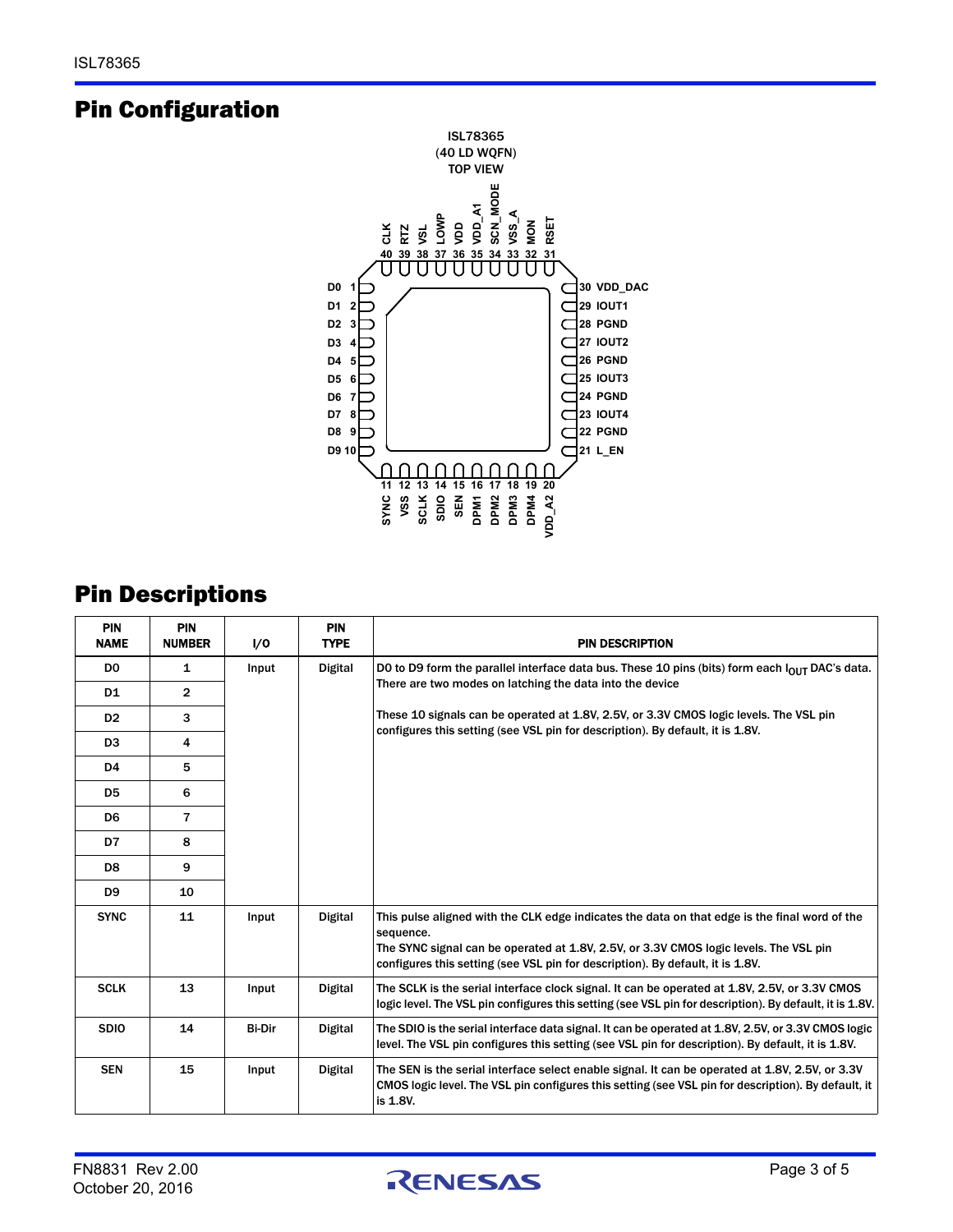## Pin Descriptions (Continued)

| <b>PIN</b><br>NAME | <b>PIN</b><br><b>NUMBER</b> | I/O            | <b>PIN</b><br><b>TYPE</b> | <b>PIN DESCRIPTION</b>                                                                                                                                                                                                                                                                                                                                                                                                                         |  |
|--------------------|-----------------------------|----------------|---------------------------|------------------------------------------------------------------------------------------------------------------------------------------------------------------------------------------------------------------------------------------------------------------------------------------------------------------------------------------------------------------------------------------------------------------------------------------------|--|
| DPM1               | 16                          | Output         | Analog                    | Dynamic power management to control the voltage headroom at lout1.<br>This is current output and the current is sunk from this pin to ground. If DPM function is not<br>implemented, this pin should be left open.                                                                                                                                                                                                                             |  |
| DPM <sub>2</sub>   | 17                          | Output         | Analog                    | Dynamic power management to control the voltage headroom at loury.<br>This is current output and the current is sunk from this pin to ground. If DPM function is not<br>implemented, this pin should be left open.                                                                                                                                                                                                                             |  |
| DPM3               | 18                          | Output         | Analog                    | Dynamic power management to control the voltage headroom at lours.<br>This is current output and the current is sunk from this pin to ground. If DPM function is not<br>implemented, this pin should be left open.                                                                                                                                                                                                                             |  |
| DPM4               | 19                          | Output         | Analog                    | Dynamic power management to control the voltage headroom at loura.<br>This is current output and the current is sunk from this pin to ground. If DPM function is not<br>implemented, this pin should be left open.                                                                                                                                                                                                                             |  |
| L_EN               | 21                          | Input          | <b>Digital</b>            | The L_EN signal is an active high input with 1.8V logic threshold and it is 3.3V tolerance. It has<br>a programmable current pull-up to VDD_A (3.3V) supply.                                                                                                                                                                                                                                                                                   |  |
| <b>IOUT4</b>       | 23                          | Output         | Analog                    | Current output for the $\log_{14}$ laser. Current is sunk from the laser cathode to ground. $\log_{11}$ ,<br>lout2, lout3, lout4 have similar performance capability.                                                                                                                                                                                                                                                                          |  |
| IOUT3              | 25                          | Output         | Analog                    | Current output for the l <sub>OUT3</sub> laser. Current is sunk from the laser cathode to ground. l <sub>OUT1</sub> ,<br>lout2, lout3, lout4 have similar performance capability.                                                                                                                                                                                                                                                              |  |
| <b>IOUT2</b>       | 27                          | Output         | Analog                    | Current output for the $\log_{2}$ laser. Current is sunk from the laser cathode to ground. $\log_{11}$ ,<br>l <sub>OUT2</sub> , l <sub>OUT3</sub> , l <sub>OUT4</sub> have similar performance capability.                                                                                                                                                                                                                                     |  |
| <b>IOUT1</b>       | 29                          | Output         | Analog                    | Current output for the $\log_{11}$ laser. Current is sunk from the laser cathode to ground. $\log_{11}$ ,<br>lout2, lout3, lout4 have similar performance capability.                                                                                                                                                                                                                                                                          |  |
| <b>RSET</b>        | 31                          | Output         | Analog                    | The RSET pin connects to a resistor to ground the device to set the bias current for the device.<br>A 13kΩ, 1% tolerance resistor is recommended value. The placement of the RSET resistor must<br>be as close as possible to the pin.                                                                                                                                                                                                         |  |
| <b>MON</b>         | 32                          | Output         | Test                      | This pin is reserved for factory testing. It must be left floating. Do not tie to ground.                                                                                                                                                                                                                                                                                                                                                      |  |
| $SCN_{-}$<br>MODE  | 34                          | Input          | Test                      | This pin is reserved for factory testing. This pin must tie to ground for normal operation.                                                                                                                                                                                                                                                                                                                                                    |  |
| LOWP               | 37                          | Input          | Digital                   | LOWP is an active high input signal. When asserted, the device goes into the low power mode.<br>The operating voltage is based on the VSL input voltage (see VSL pin description). A high<br>resistance to ground resistor can be used to bias the pin to ground.                                                                                                                                                                              |  |
| <b>RTZ</b>         | 39                          | Input          | Digital                   | RTZ is an active high input signal. The operating voltage depends on the VSL input voltage and<br>register 0x08[7:6] setting (see VSL pin description). When asserted, it causes the RTZ function<br>to be driven on to the $I_{OUTx}$ . If the RTZ function is not implemented, this pin should be tied to<br>ground.                                                                                                                         |  |
| <b>CLK</b>         | 40                          | Input          | <b>Digital</b>            | CLK is the input data clock that latches the data D[0:9] into the parallel data interface. Data is<br>latched on each edge of the CLK, thus its signal integrity is critical to correctly latching data into<br>the device.<br>If interface method chosen to use PLL only, the CLK pin should be tied to ground.<br>The CLK can be operated with different voltage level and it is configured by the VSL pin (see VSL<br>pin for description). |  |
| <b>VDD_DAC</b>     | 30                          |                | Power                     | VDD_DAC is the 3.3V supply pin for the output DACs. Due to large current changes during<br>switching of these DACs, a good size decoupling capacitor pairs should be tied to this pin. We<br>recommend the use of 10µF and 0.1µF capacitor pair with the smallest value capacitor placed<br>closest to the pin.                                                                                                                                |  |
| VDD_A1             | 35                          |                | Power                     | VDD_A1 is the 3.3V supply pin for the DPM and other DACs. A decoupling capacitor pair of<br>$0.1\mu$ F and $4.7\mu$ F should be tied to this pin with the smallest value placed closest to the pin.                                                                                                                                                                                                                                            |  |
| VDD_A2             | 20                          | $\overline{a}$ | Power                     | VDD_A2 is the 3.3V supply pin for the DPM circuits. A decoupling capacitor pair of 0.1µF and<br>1.0µF should be tied to this pin with the smallest value placed closest to the pin.                                                                                                                                                                                                                                                            |  |
| <b>VDD</b>         | 36                          |                | Power                     | VDD is the 3.3V supply pin for the analog and digital block. A decoupling capacitor pair of $0.1\mu$ F<br>and 1.0µF should be tied to this pin with the smallest value placed closest to the pin.                                                                                                                                                                                                                                              |  |

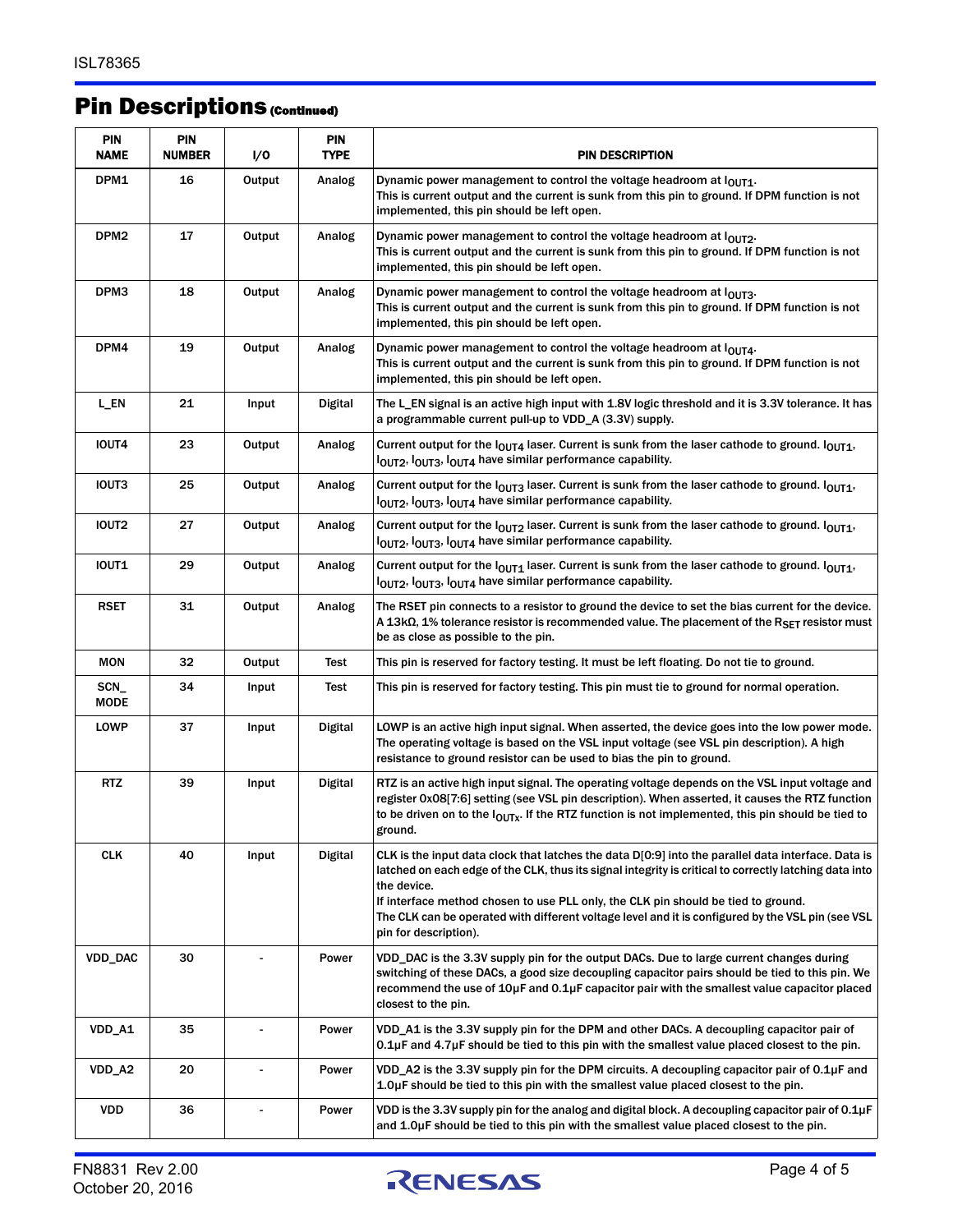## Pin Descriptions (Continued)

| <b>PIN</b><br><b>NAME</b> | <b>PIN</b><br><b>NUMBER</b> | I/O | <b>PIN</b><br><b>TYPE</b> | <b>PIN DESCRIPTION</b>                                                                                                                                                                                                                                                                              |
|---------------------------|-----------------------------|-----|---------------------------|-----------------------------------------------------------------------------------------------------------------------------------------------------------------------------------------------------------------------------------------------------------------------------------------------------|
| <b>VSL</b>                | 38                          |     | Power                     | VSL is the digital I/O pin supply rail. An 1.8V, 2.5V and 3.3V can be applied to this pin. The<br>register 0x08 Bits[7:6] must be set to the applied voltage to correctly configure the I/O pin<br>voltage threshold.                                                                               |
|                           |                             |     |                           | This pin should be decoupled using an $0.01\mu$ F and $1.0\mu$ F capacitor pair to ground. The smallest<br>value capacitor should be placed closest to the VSL pin.                                                                                                                                 |
|                           |                             |     |                           | This pin sets the I/O voltage threshold for the following signals: CLK, D[0:9], SYNC, LOWP, RTZ,<br>SCLK, SDIO, and SEN.                                                                                                                                                                            |
| VSS A                     | 33                          |     | Power                     | VSS_A is ground return for VDD_A1 and VDD_A2. GND connections should be made on the PCB<br>to all GND pins. Decoupling capacitors for VDD_A1 and VDD_A2 returns should be placed as<br>close as possible to this pin.                                                                               |
| <b>PGND</b>               | 22, 24, 26,<br>28           |     | Power                     | These four pins are the ground returns for the $I_{\text{OUT}}$ DAC.                                                                                                                                                                                                                                |
| <b>VSS</b>                | 12                          |     | Power                     | GND connections should be made on the PCB to all GND pins.                                                                                                                                                                                                                                          |
| <b>EPAD</b>               | <b>PAD</b>                  |     |                           | This is the thermal pad of the device and can be connected to ground. It is important to remove<br>as much of the thermal heat away from the device as possible. We recommend placing a<br>thermal pad under the EPAD using our guideline given in the "General PowerPAD Design<br>Considerations". |

NOTE: Pins with the same name are internally connected together.